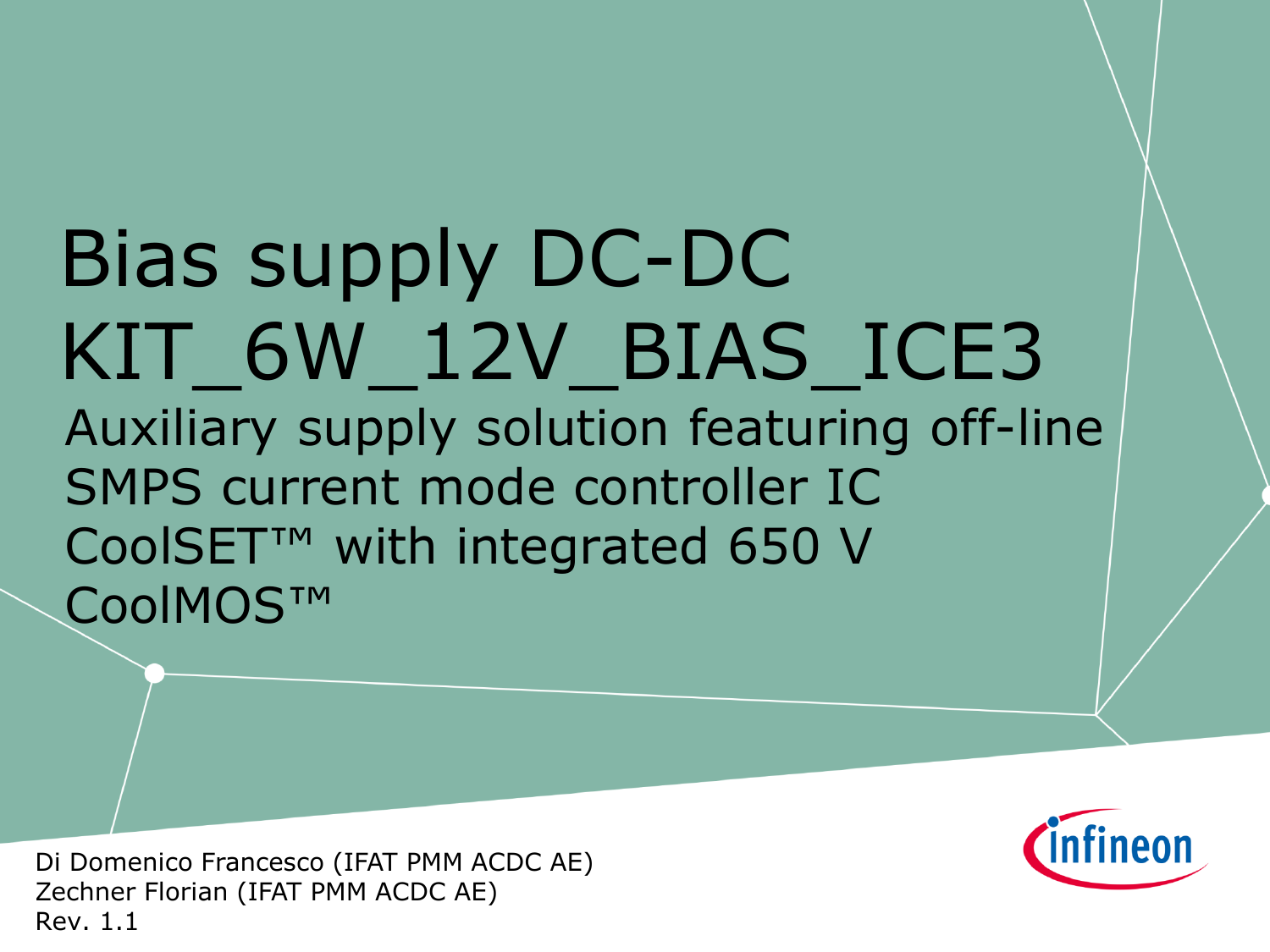# Description KIT\_6W\_12V\_BIAS\_ICE3









#### **Ordering code: KIT\_6W\_12V\_BIAS\_ICE3**

#### **Board components**

CoolSET<sup>™</sup> (ICE3RBR4765JZ)

#### **Board specifications**

- $\rightarrow$  Input voltage: 90 V<sub>DC</sub> 400 V<sub>DC</sub>
- $\rightarrow$  Output voltage: 12  $V_{DC}$  (prim. and sec. side)
- $\rightarrow$  Output power max.: 6 W (prim. + sec. side)

#### **To be used with the following boards**

- › EVAL\_800W\_ZVS\_FB\_CFD7
- › EVAL\_2KW\_ZVS\_FB\_CFD2
- › EVAL\_2KW\_ZVS\_FB\_CFD7
- › EVAL\_2.5KW\_CCM\_4PIN
- › EVAL\_2K5W\_CCM\_4P\_V2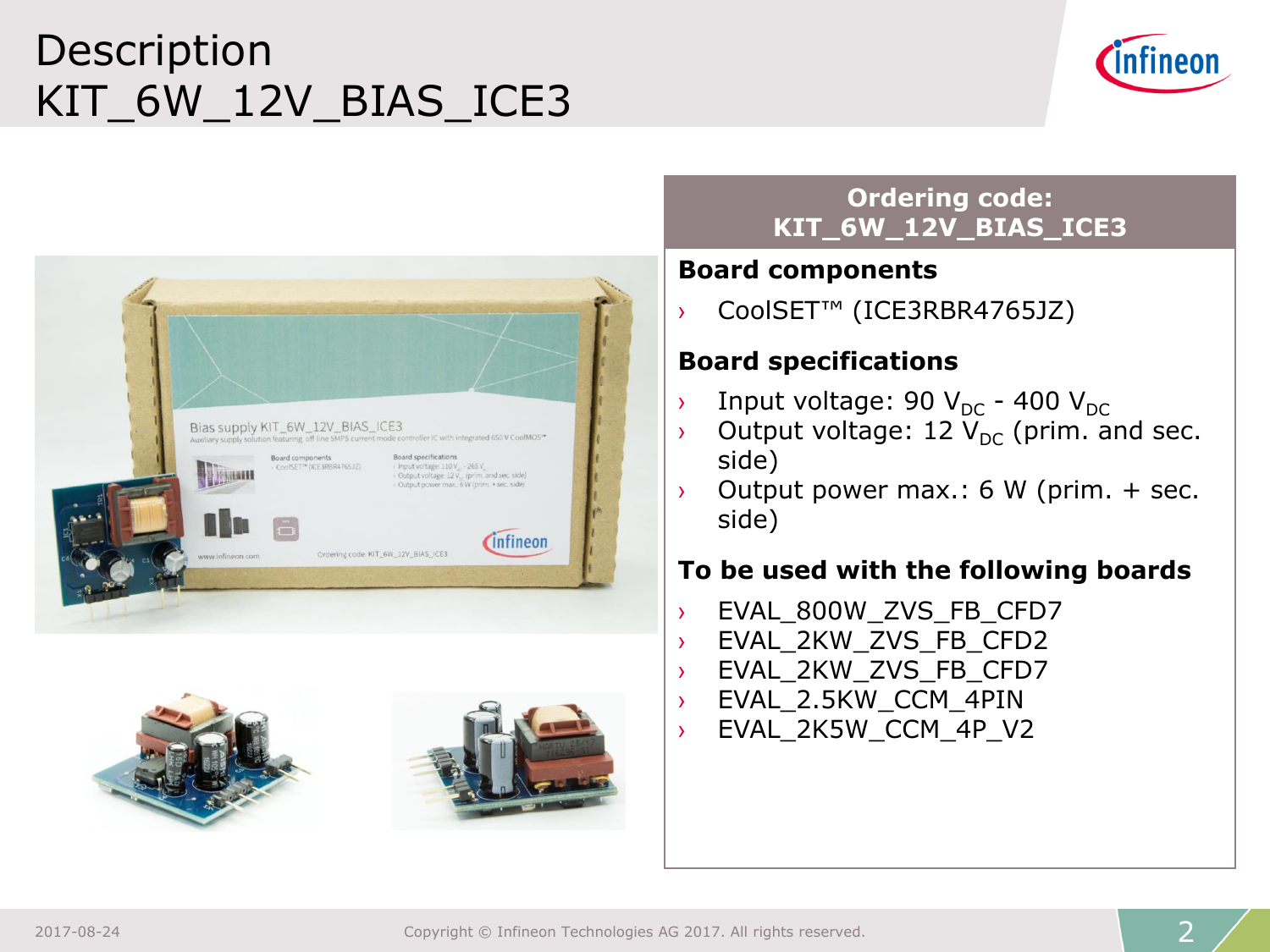

# Bill of materials

| Part                            | Value           | $Pcs*$         | <b>Remark</b>      | <b>Device</b>      | <b>Package</b>    |
|---------------------------------|-----------------|----------------|--------------------|--------------------|-------------------|
| R <sub>5</sub>                  | 1100092; 47     |                |                    | <b>R-EU R0805</b>  | R0805             |
| R4, R6                          | 1100124; 1k     | 2              |                    | R-EU_R0805         | R0805             |
| R <sub>3</sub>                  | 1100131; 2k     |                |                    | R-EU_R0805         | R0805             |
| R <sub>1</sub> , R <sub>2</sub> | 1100581; 560    | 2              |                    | R-EU_MELF0207R     | MINI_MELF-0207R   |
| C <sub>8</sub>                  | 1100965; 1,5n   |                |                    | <b>C-EUC0805</b>   | C0805             |
| C <sub>5</sub>                  | 1100985; 100n   |                |                    | <b>C-EUC0805</b>   | C0805             |
| R7                              | 1R2             |                |                    | MMA02040C1208FB300 | MINI_MELF-0204R   |
| PCB1                            | 6W_BIAS-Supply  |                |                    | PCB_NUTZEN         | PCB-NUTZEN        |
| D1, D4                          | 10BQ100         | $\overline{2}$ |                    | <b>MBRS1100T3</b>  | <b>SMB</b>        |
| C6                              | $22\mu/25V$     |                |                    | CPOL-EUE2.5-6      | $E2, 5-6$         |
| C <sub>3</sub>                  | 33p/3000V       |                |                    | <b>C-EUC1808</b>   | C1808             |
| C <sub>2</sub>                  | 100n/500V       |                |                    | C-EUC1210          | C1210             |
| C1, C4                          | 220µ/25V        | $\overline{2}$ |                    | CPOL-EUE5-8.5      | $E5 - 8,5$        |
| C7                              | 220n/16V        |                |                    | <b>C-EUC0805</b>   | C0805             |
| Q1                              | <b>BC847C</b>   |                |                    | <b>BC847</b>       | SOT <sub>23</sub> |
| D <sub>6</sub>                  | BZX84-B13,215   |                |                    | BZX84              | <b>SOT23</b>      |
| TR1                             | HARTU-716296-51 |                |                    | HARTU-716296-51    | $EF-16$           |
| IC <sub>1</sub>                 | ICE3RBR4765JZ   |                | Infineon component | ICE3RBR4765JZ      | <b>PG-DIP-7-4</b> |
| D <sub>5</sub>                  | LL4448          |                |                    | LL4448             | MINIMELF          |
| D <sub>2</sub>                  | LYT679          |                |                    | LEDT679            | P-LCC-2           |
| X2, X4                          | PINHEAD-1X01/90 | 2              |                    | PINHEAD-1X01/90    | PINHEAD-1X01/90   |
| X <sub>3</sub>                  | PINHEAD-1X02/90 |                |                    | PINHEAD-1X02/90    | PINHEAD-1X02/90   |
| X1                              | PINHEAD-1X03/90 |                |                    | PINHEAD-1X03/90    | PINHEAD-1X03/90   |
| D <sub>3</sub>                  | <b>SMAJ15</b>   |                |                    | <b>SMAZ</b>        | <b>SMA</b>        |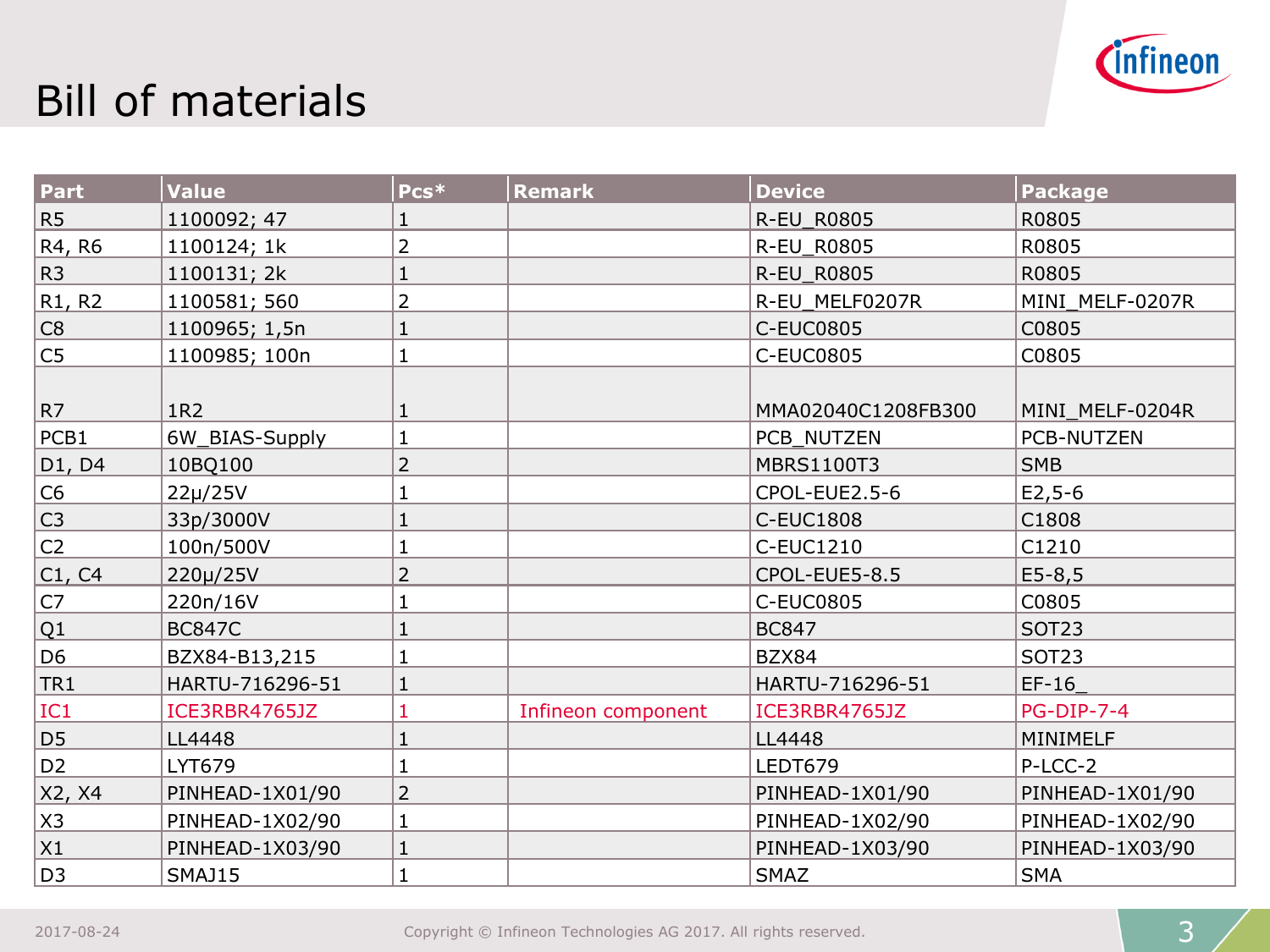

#### **CoolSET™ ICE3RBR4765JZ**

Off-line SMPS current mode controller IC with integrated 650 V CoolMOS™ and start-up cell in DIP-7 package. It has a more robust design and can work to -40°C. The outstanding performance includes BiCMOS technology, active burst mode, built-in frequency jitter, soft gate driving, propagation delay compensation, built-in soft start time, built-in blanking time and extendable blanking time for over load protection, external auto-restart enable feature, etc.

- › 650 V avalanche rugged CoolMOS™ with built-in start-up cell
- › Active burst mode for lowest standby power
- › Fast load jump response in active burst mode
- › 65 kHz internally fixed switching frequency
- › Auto restart protection mode for overload, open loop,  $V_{cc}$  under voltage, over temperature and over voltage
- › Built-in soft start
- › Built-in blanking window with extendable blanking time for short duration high current

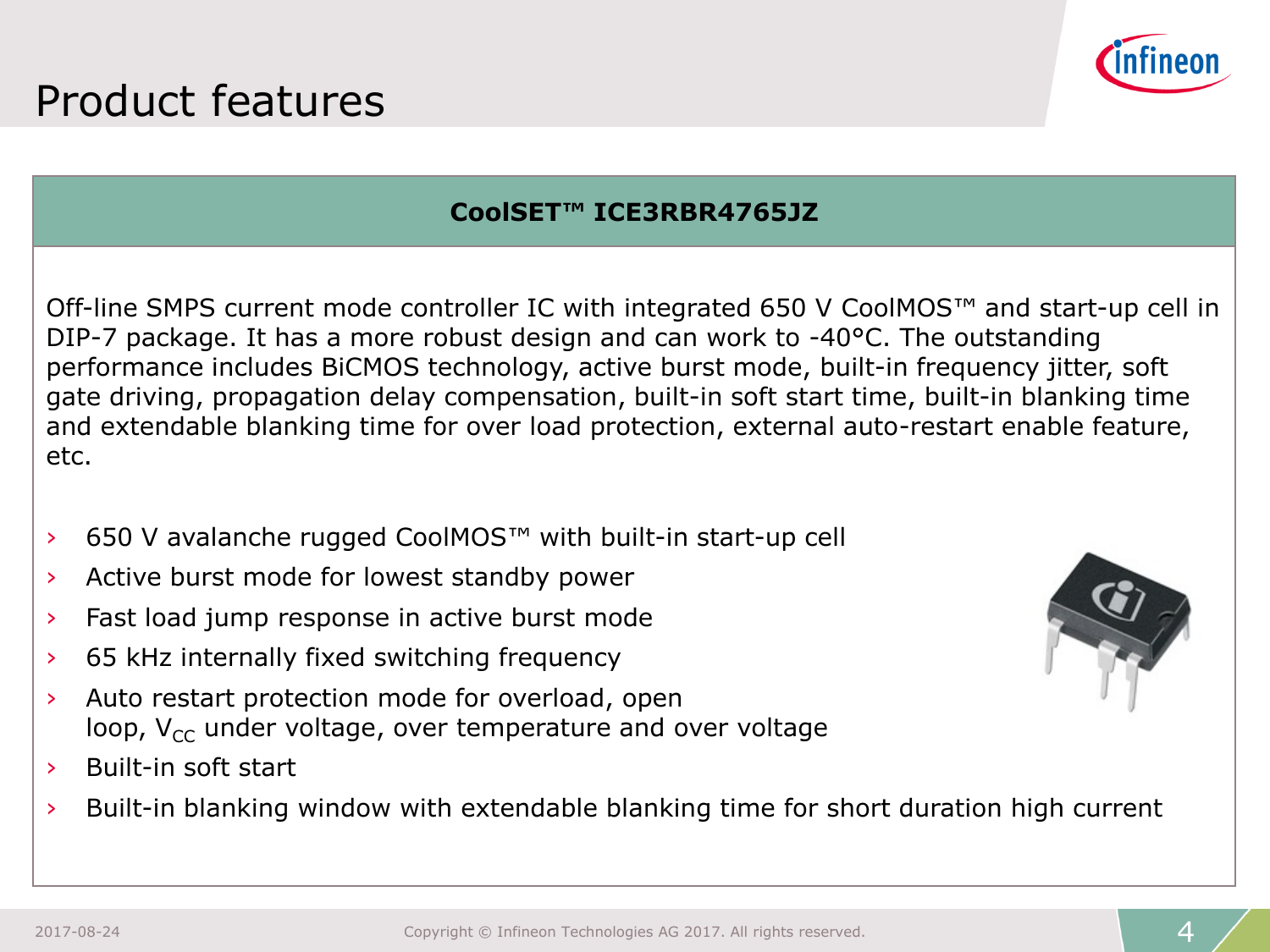

### **Schematic**

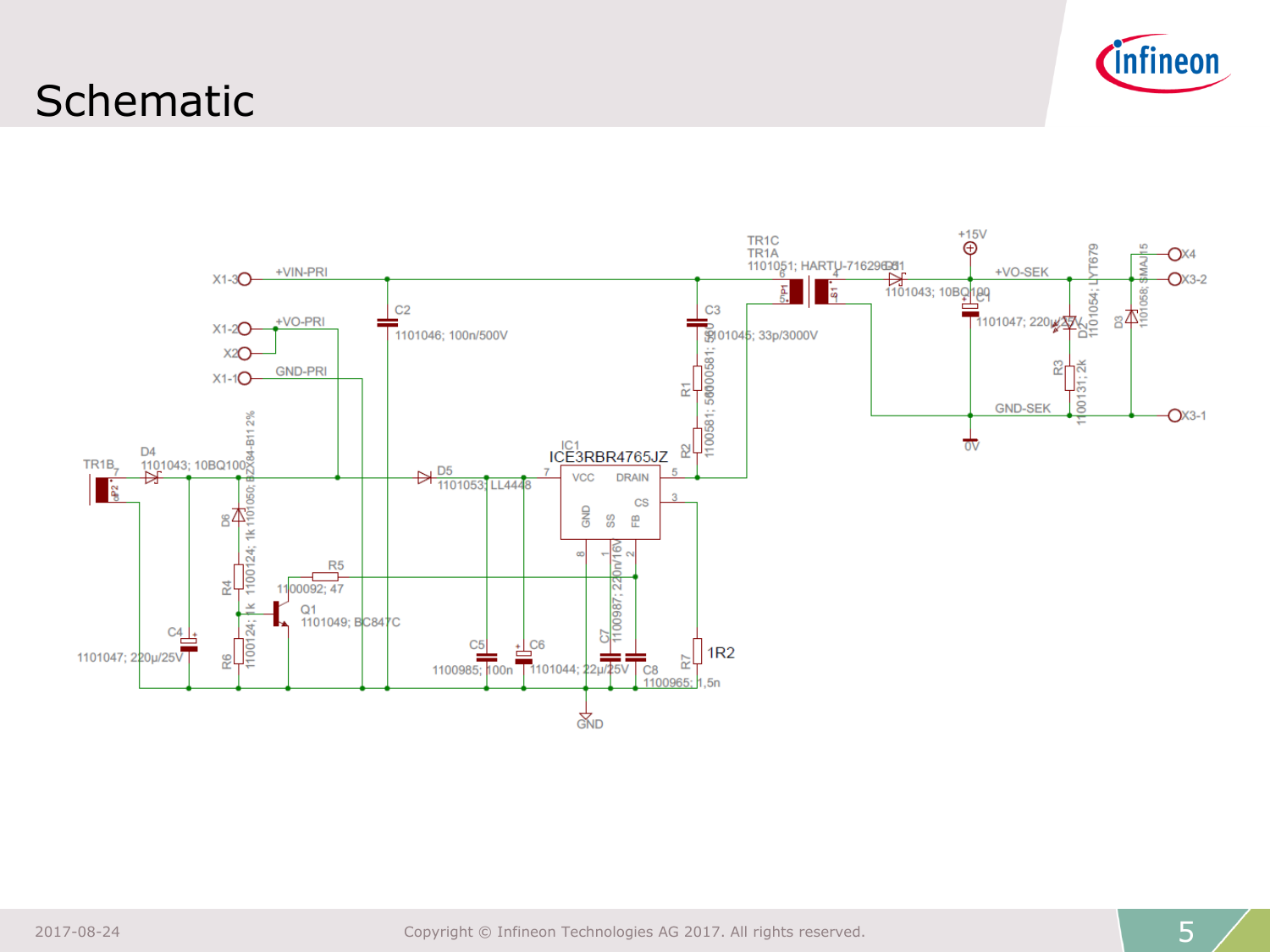# Base board KIT\_6W\_12V\_BIAS\_ICE3





 $\sim$ 37mm





#### **Ordering code: KIT\_6W\_12V\_BIAS\_ICE3**

Auxiliary supply solution featuring off-line SMPS current mode controller IC CoolSET™ with integrated 650 V CoolMOS™

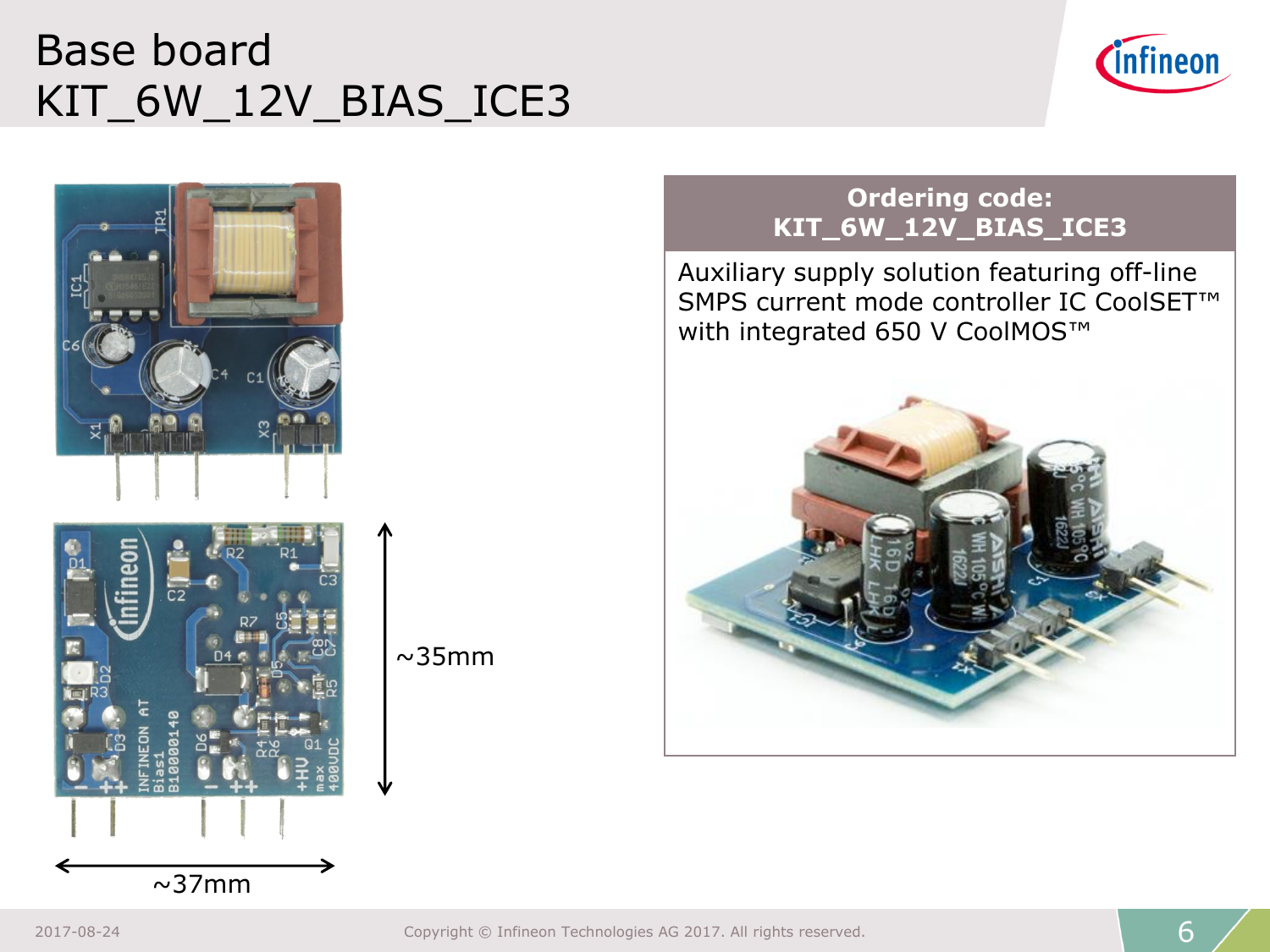## Support



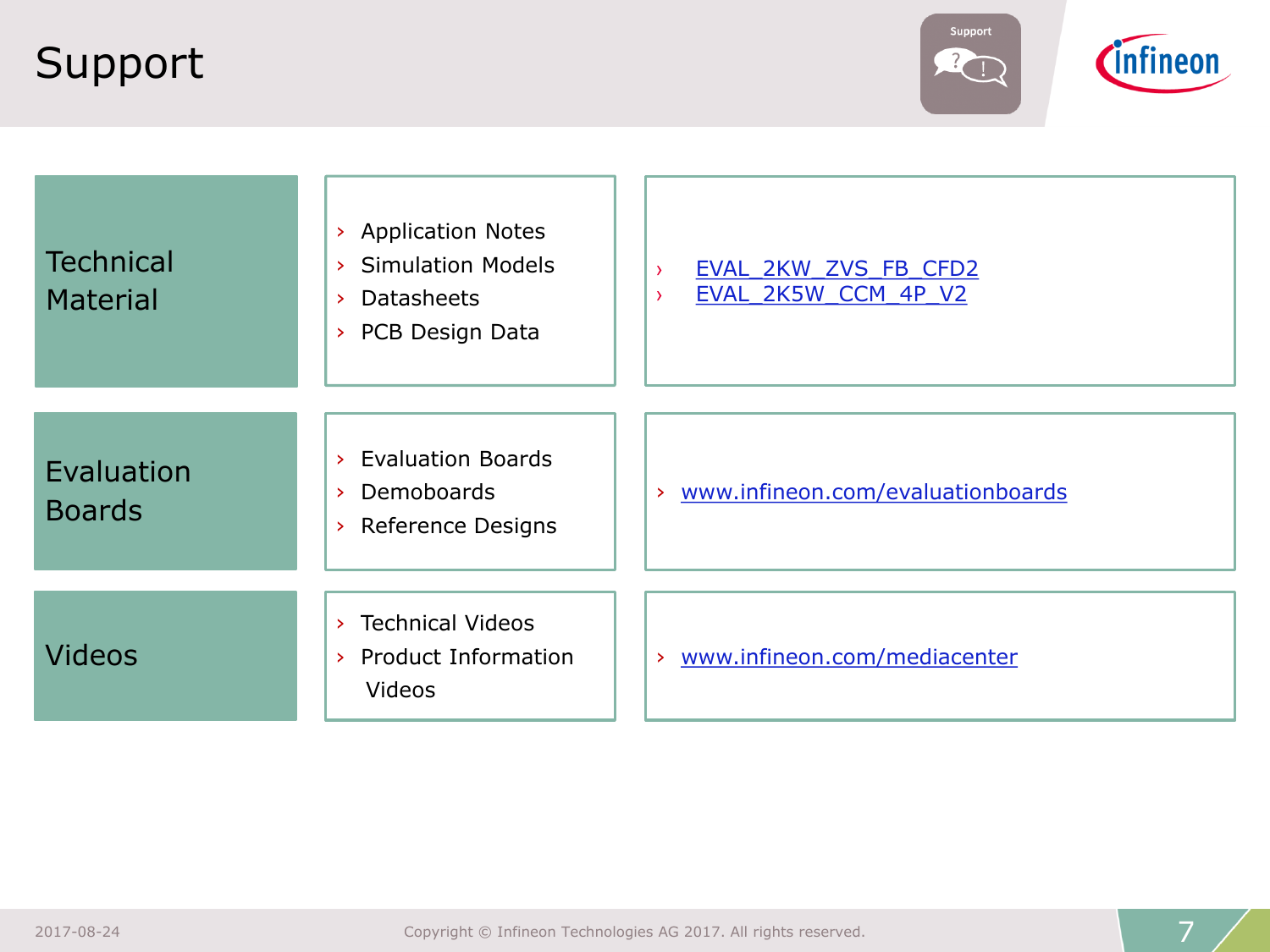## Support Online tools and services







Products Power m. Power Overview Applications Automotive System IC Power MOSFET ESD & EMI **IGBT** Tools **4** Microcontroller Smart Low-Side & High-Side Switches Support RF & Wireless Control Technology Linear Voltage Regulator Security IC DC-DC Converter Sensor **LED Driver | Lighting ICs Smart Card IC** Silicon Carbide (SiC) Interface High Power Thyristors & Diodes **Transistor & Diode** Motor Control & Gate Driver AC-DC Supply

News & Tweets

2017-08-24 Copyright © Infineon Technologies AG 2017. All rights reserved.